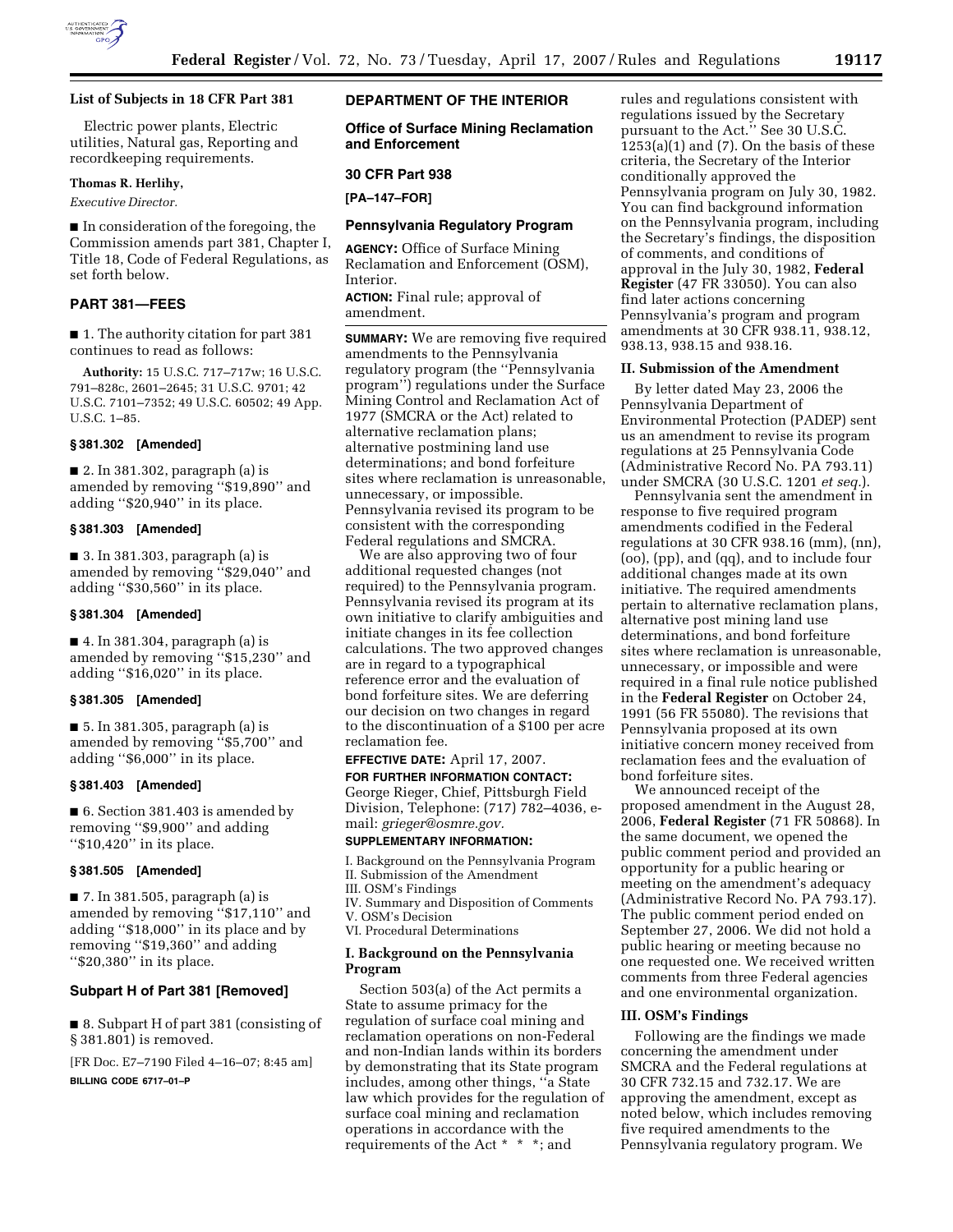are removing the required program amendments at 30 CFR 938.16 (mm), (nn), (oo), (pp), and (qq). Any revisions that we do not specifically discuss below concern nonsubstantive wording, editorial, or re-numbering of section changes and are approved here without discussion.

## *1. Required Amendment at 30 CFR 938.16 (mm). Alternative Reclamation Plans and Applicable Performance Standards*

This required program amendment concerns alternative reclamation plans and applicable performance standards. The required program amendment codified in the Federal regulations at 30 CFR 938.16(mm) requires Pennsylvania to amend 25 Pa. Code 86.187(b)(1) or otherwise amend its program by requiring that alternative reclamation plans comply with all applicable performance standards in accordance with  $86.189(c)(2)$ ,  $(c)(3)$ , or  $(c)(4)$ , whichever is appropriate.

The amendment was required because section 86.187(b)(1) can be misinterpreted. Currently paragraph (b)(1) provides that the PADEP may prepare and implement an alternative reclamation plan where it determines that the original plan may be amended to decrease the cost of reclaiming the bond forfeiture site. Without more clarification, this paragraph can be interpreted to allow the PADEP to approve an alternative reclamation plan that would not require reclamation in accordance with the applicable performance standards in accordance with 86.189(c)(2), (c)(3), and (c)(4), whichever is appropriate.

Therefore, paragraph (1) of subsection 86.187(b) was not approved by OSM in an October 24, 1991, rulemaking to the extent that it would allow the implementation of an alternative reclamation plan that fails to require reclamation in accordance with the applicable performance standards mentioned above. See 56 FR 55083.

In response to this required amendment, Pennsylvania has amended 25 Pa. Code 86.187(b) by clarifying that an alternative reclamation plan must be completed pursuant to 86.187(c). The PADEP is also amending 25 Pa. Code 86.187(c) with this amendment to include the requirement that alternative reclamation plans must comply with all applicable performance standards in accordance with 86.189(c)(2), (c)(3), and (c)(4). See Finding 2 below.

We find that this clarification satisfies the required program amendment codified in the Federal regulations at 30 CFR 938.16(mm) and can be approved. Therefore, the required program

amendment at 30 CFR 938.16(mm) can be removed.

## *2. Required Amendments at 30 CFR 938.16 (nn). Bond Forfeiture Sites: Alternative Reclamation Plans and Alternative Postmining Land Use*

This required program amendment concerns bond forfeiture sites (alternative postmining land use determinations and alternative reclamation plans). The required program amendment codified in the Federal regulations at 30 CFR 938.16 (nn) requires Pennsylvania to submit a proposed amendment to 25 Pa. Code 86.187(c) and section 18(c) of the Pennsylvania Surface Mining Conservation and Reclamation Act (PA SMCRA) or otherwise amend its program to be no less effective than 30 CFR 816.133(a) and 817.133(a) by requiring that alternative postmining land use determinations for sites with forfeited bonds, under the Federal interim program or under Pennsylvania's permanent program, be made to ensure that all disturbed areas are restored to conditions that are capable of supporting either the uses they were capable of supporting before any mining, or higher or better uses.

The amendment was required because section 18(c) of PA SMCRA and 25 Pa. Code 86.187(c) currently allow an alternative reclamation plan that merely calls for reclaiming the land so that it is suitable for agriculture, forests, recreating wildlife or water conservation, without regard to whether the alternative postmining land use is equal to or higher than the premining landuse as required by 30 CFR 816.133(a) and 817.133(a).

Therefore, section 18(c) of PA SMCRA and paragraph (c) of section 86.187 were not approved by OSM in an October 24, 1991, rulemaking to the extent that they did not provide for all disturbed areas to be restored to conditions that are capable of supporting either the uses they were capable of supporting before any mining, or higher or better uses. See 56 FR 55084.

In response to this required amendment, Pennsylvania has amended 25 Pa. Code 86.187(c) by deleting language which allowed for alternate reclamation plans for bond forfeiture sites that would make the sites suitable, at a minimum, for agriculture, forests, recreation, wildlife or water conservation. The PADEP also added language to 86.187(c) that makes it clear that an alternate plan must comply with all applicable performance standards at  $86.189(c)(2)$  through  $(c)(4)$ , whichever is appropriate and ensure that all disturbed areas are restored to

conditions that are capable of supporting either the uses they were capable of supporting before any mining or higher or better uses.

PADEP did not submit changes to section 18(c) of PA SMCRA. Nevertheless, we believe that section 18(c) can be interpreted in a manner that does not compromise the amended requirements of section 86.187(c), and therefore conclude that the statutory provision need not be amended. Should we later determine that the previously unapproved portion of section 18(c) is being interpreted to override the new requirements at § 86.187(c), such that the program is again less effective than the Federal regulations, we will take action to reinstate the disapproval of the offending portion of section 18(c).

For the foregoing reasons, we find that the amendment to 25 Pa. Code 86.187(c) satisfies the requirements of 30 CFR 938.16(nn) and can be approved. Therefore, the required program amendment codified in the Federal regulations at 30 CFR 938.16(nn) can be removed.

*3. Required Amendment at 30 CFR 938.16 (oo). Bond Forfeiture Sites: Alternative Postmining Land Use Determinations/Alternative Reclamation Plans* 

This required program amendment concerns bond forfeiture sites (alternative postmining land use determinations and alternative reclamation plans). The required program amendment codified in the Federal regulations at 30 CFR 938.16(oo) requires Pennsylvania to delete 25 Pa. Code 86.189(c)(5) or otherwise amend its program to be no less effective than 30 CFR 816.133(a) and 817.133(a) by requiring that sites bonded during the Federal interim program or under Pennsylvania's permanent program be restored to conditions that are capable of supporting the uses they were capable of supporting before any mining or higher or better uses.

The amendment was required because 25 Pa. Code 86.189(c)(5) currently allows for an alternative reclamation plan to make the site suitable, at a minimum, for agriculture, forests, recreation, wildlife or water conservation. The Federal regulations at 30 CFR 816.133(a) and 817.133(a) require that all disturbed areas be restored to uses they were capable of supporting before any mining or to higher or better uses. The Pennsylvania provision lacks a requirement that a site be restored to a higher and better use.

Therefore, paragraph (c)(5) of subsection 86.187 was not approved by OSM in an October 24, 1991,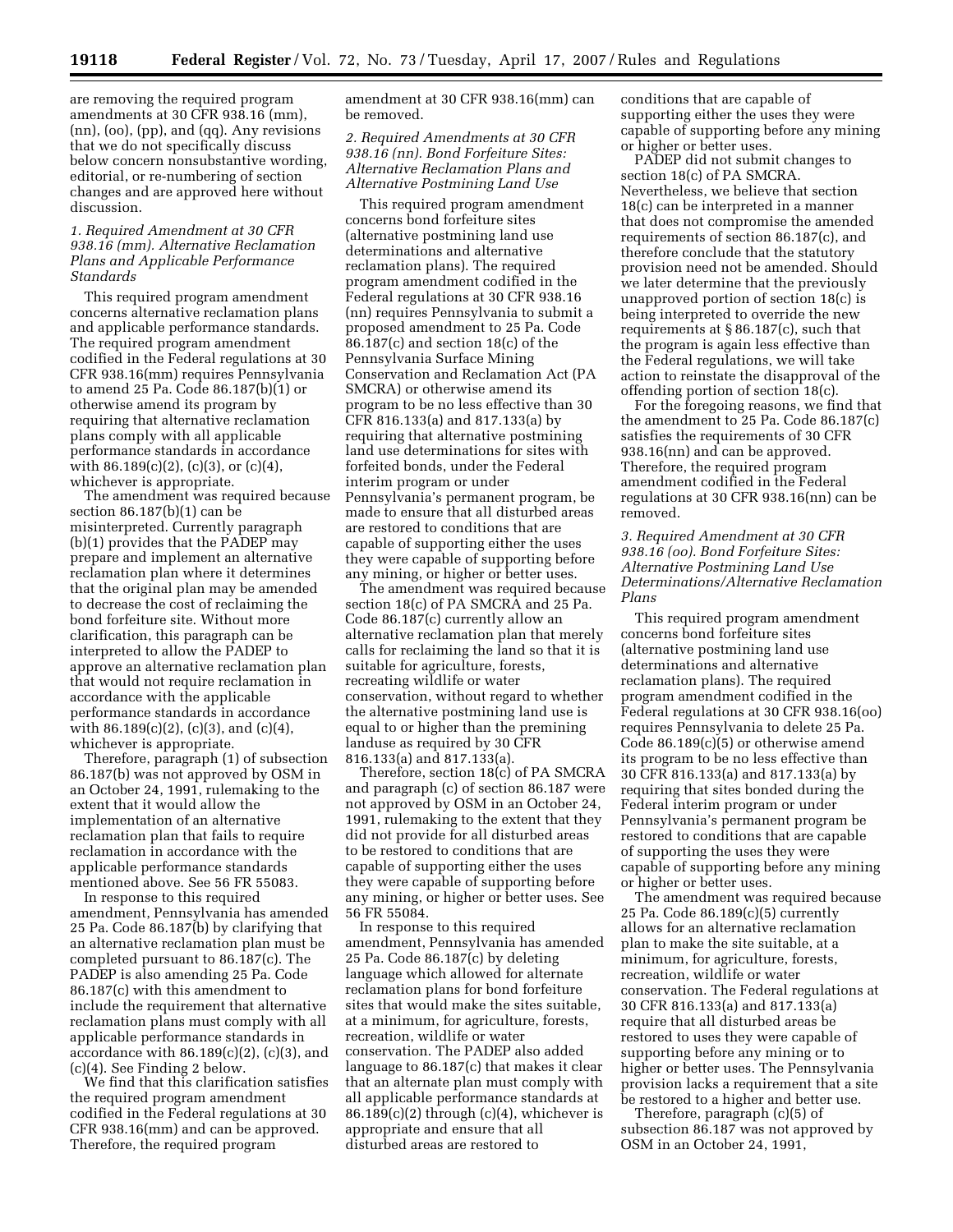rulemaking to the extent that it did not provide for all disturbed areas to be restored to conditions that are capable of supporting either the uses they were capable of supporting before any mining, or higher or better uses. See 56 FR 55085. For the same reason, the Director did not approve the cross references to 86.189(c)(5) contained in 86.189(c)(2), (c)(3), and (c)(4).

In response to this required amendment, Pennsylvania has amended 25 Pa. Code 86.189 (c)(5) by deleting this paragraph which allowed for alternate reclamation plans for bond forfeiture sites that would make the sites suitable, at a minimum, for agriculture, forests, recreation, wildlife or water conservation. Federal regulations at 30 CFR 816.133(a) (relating to post mining land use) require that all disturbed areas be restored to uses they were capable of supporting before mining or to higher or better uses. The PADEP also deleted references to subsection (c)(5) at 86.189(c)(2), (c)(3), and (c)(4).

We find that the amendment to 25 Pa. Code  $86.187(c)(2)–(5)$  satisfies the requirements of 30 CFR 938.16(oo) and can be approved. Therefore, the required program amendment codified in the Federal regulations at 30 CFR 938.16 (oo) can be removed.

## *4. Required Amendment at 30 CFR 938.16 (pp): Bond Forfeiture Sites Where Reclamation Is Unreasonable, Unnecessary, or Impossible*

This required program amendment concerns bond forfeiture sites where reclamation is considered to be unreasonable, unnecessary, or impossible. The required program amendment codified in the Federal regulations at 30 CFR 938.16 (pp) requires that Pennsylvania delete 25 Pa. Code 86.190(a)(3).

The amendment is required because this section allows the landowner of a bond forfeiture site to prevent reclamation, rendering 25 Pa. Code 86.190 less effective than the Federal regulations at 30 CFR 800.50(b)(2). While Title V of SMCRA, 30 U.S.C. 1251–1279, contains no specific provisions authorizing the regulatory authority to compel a recalcitrant landowner to allow reclamation, the Federal regulations at 30 CFR 800.50(b)(2) are quite explicit in requiring the regulatory authority to use funds collected from the bond forfeiture to complete the reclamation plan for that site, recalcitrant landowners notwithstanding. Therefore, paragraph 86.190(a)(3) was not approved in an October 24, 1991, rulemaking. See 56 FR 55085–55086.

In response to this required amendment, Pennsylvania has deleted 25 Pa. Code 86.190(a)(3). We find that the deletion of 25 Pa. Code 86.190(a)(3) satisfies the requirements of 30 CFR 938.16(pp) and can be approved. Therefore, the required program amendment codified in the Federal regulations at 30 CFR 938.16 (pp) can be removed.

#### *5. Required Amendment at 30 CFR 938.16 (qq): Bond Forfeiture Sites Where Reclamation Is Unreasonable, Unnecessary, or Impossible*

This required program amendment concerns bond forfeiture sites where reclamation is considered to be unreasonable, unnecessary, or impossible. The required program amendment codified in the Federal regulations at 30 CFR 938.16 (qq) requires that Pennsylvania delete the words ''but are not limited to'' from the introductory paragraph of 25 Pa. Code 86.190(a).

The amendment was required because the introductory language of subsection (a) of section 86.190 currently includes the words ''but are not limited to,'' which are used to refer to the reasons justifying a determination that reclamation under the reclamation plan is unreasonable, unnecessary or physically impossible. Any such reasons which are not specifically contained in section 86.190 were not approved.

Currently, 25 Pa. Code 86.190(a) specifies parameters for determining when completion of the approved reclamation plan is unreasonable, unnecessary, or physically impossible. The reasons justifying such a determination include, but are not limited to the following: (1) The site has been re-permitted and re-bonded for mining and reclamation is required as a condition of the permit; (2) the site has been otherwise reclaimed; (3) the landowner refused to allow the site to be reclaimed and the site is not a hazard to public health, safety, and welfare or adjacent property. Subsection 86.190(a) also provides that if the reclamation plan cannot be completed, the bond amount will be made available for expenditure to reclaim other lands or restore water supplies affected by other surface mining operations for which the Department has forfeited bonds.

As we noted in an October 24, 1991, rulemaking notice, the introductory language of subsection (a) of section 86.190, concerning the use of funds for other sites where reclamation of the forfeited site is unreasonable, unnecessary or physically impossible, mirrors the language of subsection (b),

section 18, of PA SMCRA. See 56 FR 55085. This provision of Pennsylvania law was approved by the Secretary, as part of Pennsylvania's original permanent program approval.

The reasons specified at section 86.190(a)(1), (a)(2), and (a)(3) for making a determination not to reclaim a site have not previously been approved by OSM. If as provided in paragraph (1) of subsection (a), the site has been repermitted and re-bonded for mining with full reclamation of the entire area made a permit condition, then forfeited bond money from the original permit is not needed for reclamation of the site. Likewise, as provided in paragraph (2), forfeited bond money is not needed to reclaim the site if it has been otherwise reclaimed, as long as such reclamation was performed in compliance with the reclamation plan and in accordance with the performance standards of the Pennsylvania program. Therefore, while there are no specific Federal counterparts to paragraphs (1) and (2) of subsection (a) of section 86.190, we previously found that these provisions were not inconsistent with SMCRA and the Federal regulations and they were approved to the extent that full reclamation of the site in accordance with the reclamation plan and all applicable performance standards are required. The PADEP also amended § 86.190(a)(3) by deleting this section. See Finding 4. Because the basis for the Secretary's approval of 18(b) of PASMCRA had not changed, the Director approved the introductory paragraph of subsection 86.190 (a) in an October 24, 1991, rulemaking, except for the words ''but are not limited to.'' *Id.*  In response to this required

amendment, Pennsylvania has amended 25 Pa. Code 86.190(a) to delete the words ''but are not limited to'' to make clear that any reasons other than those specifically provided in 25 Pa. Code 86.190(a) are not permissible. We find that the amendment to 25 Pa. Code 86.190(a) satisfies the requirements of 30 CFR 938.16(qq) and can be approved. Therefore, the required program amendment codified in the Federal regulations at 30 CFR 938.16 (qq) can be removed.

## *6. Additional Change: 25 Pa Code 86.17(e)—Reclamation Fees*

Pennsylvania has amended this subsection to discontinue the collection of the \$100 per acre reclamation fee from permittees under 25 Pa. Code 86.17(e). The reclamation fee is deposited in the Surface Mining Conservation and Reclamation Fund (Fund) as a supplement to forfeited bonds and is used for reclaiming mining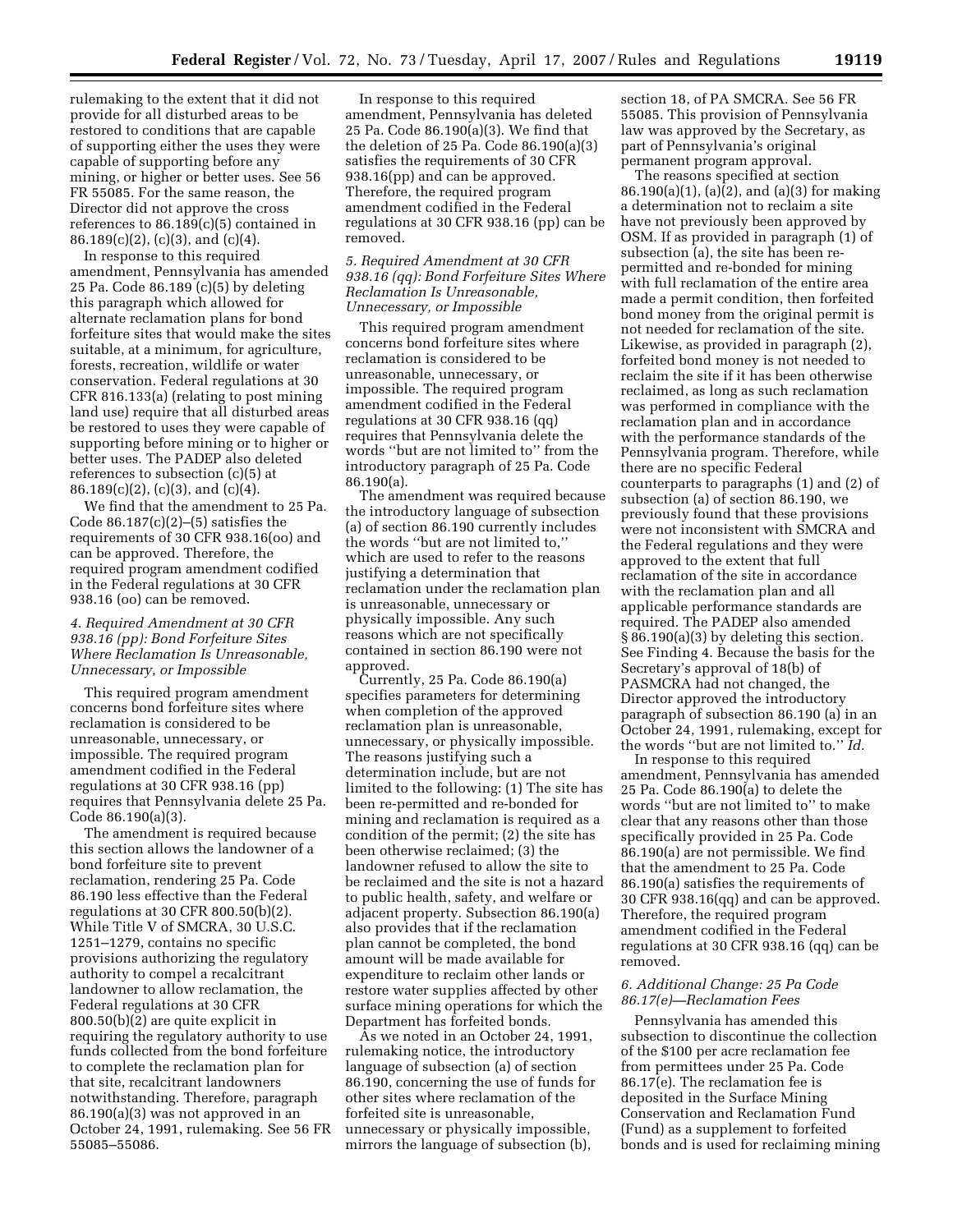operations which have defaulted on their obligation to reclaim mined sites.

Because issues regarding the Fund's solvency had become apparent, PADEP revised its bonding requirements and is now requiring all mine permits to post a full cost reclamation bond. The PADEP believes that because all of its permittees are now subject to full cost bonding requirements, there is no longer a basis for maintaining the supplement (the per acre fee).

The issue of whether OSM acted within its discretion when it concluded that the Fund is no longer subject to the requirements of 30 CFR 800.11(e) is pending before the United States Court of Appeals for the Third Circuit in the matter of *Pennsylvania Federation of Sportsmen's Clubs* v. *Norton, (PFSC* v. *Norton*) No. 06–1780. The outcome of this case could affect whether OSM may approve the proposed change to 25 Pa. Code 86.17(e). Therefore, in the interest of judicial economy, we are deferring our decision on this proposed change until final disposition of the *PFSC* v. *Norton* matter.

## *7. Additional Change: 25 Pa Code 86.187(a)(1)—Money Received From the Fees*

Pennsylvania has amended 25 Pa. Code  $86.187(a)(1)$  to correct a typographical error. In paragraph (a)(1), reference was improperly made to 25 Pa. Code 86.17(b) (relating to permit and reclamation fees). The correct reference is to 25 Pa. Code 86.17(e). We find that the amended citation at 25 Pa. Code 86.187(a)(1) corrects a citation error and does not render the Pennsylvania program inconsistent with SMCRA or the Federal Regulations and can be approved.

#### *8. Additional Change: 25 Pa Code 86.188(b)(5) and (c)(3)—Evaluation of Bond Forfeiture Sites*

Pennsylvania has amended 25 Pa. Code 86.188 by deleting 25 Pa. Code 86.188(b)(5) and 86.188(c)(3) in order to make it clear that bond forfeiture funds posted for and still needed to complete reclamation of the specific site for which the bonds were forfeited will not be used for reclamation of other sites until reclamation of the forfeited site has been completed.

Currently, 25 Pa. Code 86.188(b) lists the categories in decreasing priority order to be used when the Department is considering bond forfeiture site reclamation. Subsection (b)(5) refers to ''other sites which need reclamation.'' Furthermore, section (c) lists the factors that the Department will consider in selecting sites for reclamation under 25 Pa. Code 86.189(b)(1). Subsection (c)(3)

considers the availability of funds to accomplish the required reclamation of the site or that portion of the site which is threatening life, health, safety, other property or the environment.

As noted in an October 24, 1991, rulemaking notice, subsections (b) and (c) were not approved by OSM to the extent that they would allow bond forfeiture funds posted for and needed to complete reclamation of a specific site to be used for reclamation of other sites. See 56 FR at 55084. To the extent that these subsections provided only for a ranking of sites for reclamation without compromising the requirement that all sites for which bonds were posted be properly reclaimed, it was determined they were not inconsistent with section 509(a) of SMCRA and 30 CFR 800.50(b)(2) of the Federal regulations.

The PADEP is addressing the concerns expressed in the October 24, 1991, rulemaking and is deleting the subsections  $(b)(5)$  and  $(c)(3)$  to remove any doubt that the PADEP intends to maintain adequate bonding to have funds available for completion of reclamation should the bonds be forfeited. We find that the amended regulations at 25 Pa. Code 86.188(b) and (c) are not inconsistent with SMCRA or the Federal regulations and can be approved.

## *9. Additional Change: 25 Pa Code 86.283(c)—Reclamation Fees for Remining Areas*

Pennsylvania has amended 25 Pa. Code 86.283(c) to remove a reference to the per acre reclamation fee for remining areas for mine operators approved to participate in the financial guarantees program. PADEP has submitted this amendment to create consistency with the proposed amendment to 86.17(e) that would delete the per-acre reclamation fee requirement. See Finding 6 above.

We are deferring our decision on the proposed amendment at 25 Pa. Code 86.283(c) for the same reason set forth above at Finding 6 in support of our deferral with respect to the proposed change at 86.17(e).

## **IV. Summary and Disposition of Comments**

## *Public Comments*

We asked for public comments on the amendment (Administrative Record No. PA–793.17). We received comments from one organization, the Citizens for Pennsylvania's Future (PennFUTURE) (Administrative Record No. PA 793.18). PennFUTURE objected to the portion of the program amendment that would

discontinue the collection of Pennsylvania's reclamation fee at 25 Pa. Code 86.17(e), and requested that we defer our decision on this proposed change until such time as the matter of *PFSC* v. *Norton* is decided by the United States Court of Appeals for the Third Circuit.

As we noted above in Finding 6 above, we are deferring our decision with respect to the proposed amendment to 86.17(e), as well as on an ancillary proposed change at 86.283(c) (See Finding 9 above). Because we are deferring our decision, we will not respond to PennFUTURE's comments in opposition to these amendments in this rulemaking. Instead, we will respond to the comments in a future rulemaking, wherein we will decide whether or not to approve the proposed changes to 86.17(e) and 86.283(c).

#### *Federal Agency Comments*

Under Federal regulations at 30 CFR 732.17(h)(11)(i) and section 503(b) of SMCRA, we requested comments on the amendment from various Federal agencies with an actual or potential interest in the Pennsylvania program (Administrative Record No. PA 793.12). The Mine Safety and Health Administration (MSHA), District 1, responded (Administrative Record No. PA 793.13) and stated that it did not have any comments or concerns regarding this request. The Natural Resources Conservation Service responded (Administrative Record No. PA 793.14) and stated that it did not have any comments regarding this request.

## *Environmental Protection Agency (EPA) Concurrence and Comments*

Under Federal regulations at 30 CFR  $732.17(h)(11)(i)$  and (ii), we are required to get a written concurrence from EPA for those provisions of the program amendment that relate to air or water quality standards issued under the authority of the Clean Water Act (33 U.S.C. 1251 *et seq.*) or the Clean Air Act (42 U.S.C. 7401 *et seq.*).

None of the revisions that Pennsylvania proposed to make in this amendment pertain to air or water quality standards. Therefore, we did not ask EPA to concur on the amendment.

On June 6, 2006, we requested comments on the amendment from EPA (Administrative Record No. PA 793.15). The EPA, Region III, responded and stated that it did not identify any inconsistencies with the Clean Water Act or any other statutes or regulations under its jurisdiction.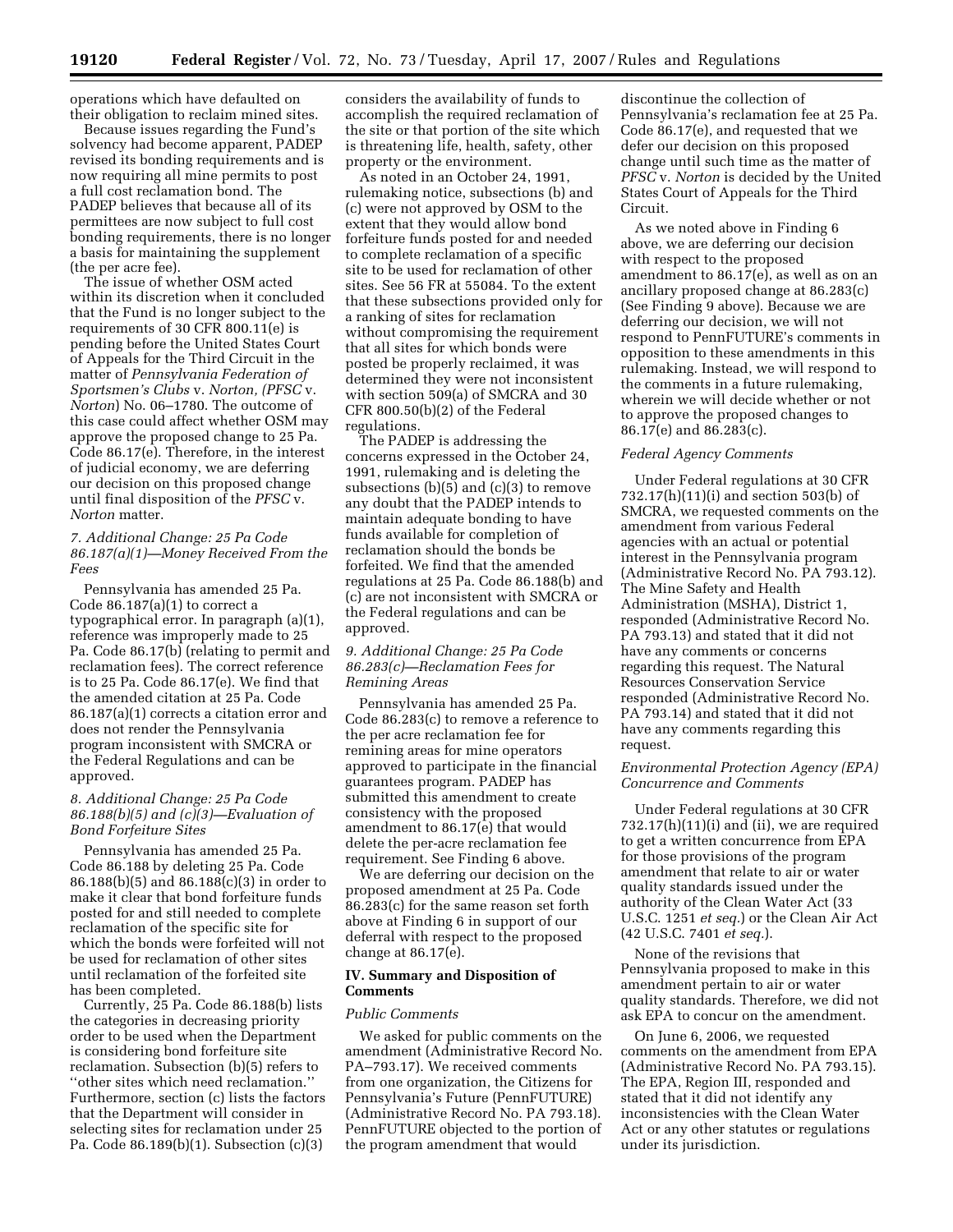#### **V. OSM's Decision**

Based on the above findings, we approve, with certain exceptions, the amendment Pennsylvania sent to us on May 23, 2006. We are removing the required program amendments codified in the Federal regulations at 30 CFR 938.16(mm), (nn), (oo), (pp), and (qq) and approving two additional changes to the Pennsylvania program. We defer decision on two provisions regarding the reclamation fees at 25 Pa. Code 86.17(e) and 86.283(c). See Findings 6 and 9, respectively.

To implement this decision, we are amending the Federal regulations at 30 CFR 938, which codify decisions concerning the Pennsylvania program. We find that good cause exists under 5 U.S.C. 553(d)(3) to make this final rule effective immediately. Section 503(a) of SMCRA requires that the State's program demonstrate that the State has the capability of carrying out the provisions of the Act and meeting its purposes. Making this regulation effective immediately will expedite that process. SMCRA requires consistency of State and Federal standards.

## **VI. Procedural Determinations**

#### *Executive Order 12630—Takings*

This rule does not have takings implications. This determination is based on the analysis performed for the counterpart Federal regulations.

## *Executive Order 12866—Regulatory Planning and Review*

This rule is exempted from review by the Office of Management and Budget under Executive Order 12866.

## *Executive Order 12988—Civil Justice Reform*

The Department of the Interior has conducted the reviews required by Section 3 of Executive Order 12988 and has determined that, to the extent allowable by law, this rule meets the applicable standards of Subsections (a) and (b) of that Section. However, these standards are not applicable to the actual language of State regulatory programs and program amendments because each program is drafted and promulgated by a specific State, not by OSM. Under Sections 503 and 505 of SMCRA (30 U.S.C. 1253 and 1255) and the Federal regulations at 30 CFR 730.11, 732.15, and 732.17(h)(10), decisions on proposed State regulatory programs and program amendments submitted by the States must be based solely on a determination of whether the submittal is consistent with SMCRA and its implementing Federal regulations and whether the other requirements of

30 CFR parts 730, 731, and 732 have been met.

# *Executive Order 13132—Federalism*

This rule does not have Federalism implications. SMCRA delineates the roles of the Federal and State governments with regard to the regulation of surface coal mining and reclamation operations. One of the purposes of SMCRA is to ''establish a nationwide program to protect society and the environment from the adverse effects of surface coal mining operations.'' Section 503(a)(1) of SMCRA requires that State laws regulating surface coal mining and reclamation operations be ''in accordance with'' the requirements of SMCRA. Section 503(a)(7) requires that State programs contain rules and regulations ''consistent with'' regulations issued by the Secretary pursuant to SMCRA.

## *Executive Order 13175—Consultation and Coordination With Indian Tribal Government*

In accordance with Executive Order 13175, we have evaluated the potential effects of this rule on federally recognized Indian tribes and have determined that the rule does not have substantial direct effects on one or more Indian tribes, on the relationship between the Federal Government and Indian tribes, or on the distribution of power and responsibilities between the Federal Government and Indian Tribes. The basis for this determination is that our decision is on a State regulatory program and does not involve a Federal program involving Indian lands.

## *Executive Order 13211—Regulations That Significantly Affect the Supply, Distribution, or Use of Energy*

On May 18, 2001, the President issued Executive Order 13211, which requires agencies to prepare a Statement of Energy Effects for a rule that is (1) considered significant under Executive Order 12866, and (2) likely to have a significant adverse effect on the supply, distribution, or use of energy. Because this rule is exempt from review under Executive Order 12866 and is not expected to have a significant adverse effect on the supply, distribution, or use of energy, a Statement of Energy Effects is not required.

#### *National Environmental Policy Act*

Section 702(d) of SMCRA (30 U.S.C. 1292(d)) provides that a decision on proposed State regulatory program provisions does not constitute major Federal actions within the meaning of Section 102(2)(C) of the National

Environmental Policy Act (42 U.S.C. 4332(2)(c)). A determination has been made that such decisions are categorically excluded from the NEPA process (516 DM 8.4.A).

## *Paperwork Reduction Act*

This rule does not contain information collection requirements that require approval by OMB under the Paperwork Reduction Act (44 U.S.C. 3507 *et seq.*).

#### *Regulatory Flexibility Act*

The Department of the Interior certifies that this rule will not have a significant economic impact on a substantial number of small entities under the Regulatory Flexibility Act (5 U.S.C. 601 *et seq.*). The State amendment that is the subject of this rule is based on counterpart Federal regulations for which an economic analysis was prepared and certification made that such regulations would not have a significant economic effect upon a substantial number of small entities. Accordingly, this rule will ensure that existing requirements previously promulgated by OSM will be implemented by the State. In making the determination as to whether this rule would have a significant economic impact, the Department relied upon the data and assumptions for the counterpart Federal regulations.

# *Small Business Regulatory Enforcement Fairness Act*

This rule is not a major rule under 5 U.S.C. 804(2), the Small Business Regulatory Enforcement Fairness Act. This rule: (a) Does not have an annual effect on the economy of \$100 million; (b) Will not cause a major increase in costs or prices for consumers, individual industries, geographic regions, or Federal, State, or local government agencies; and (c) Does not have significant adverse effects on competition, employment, investment, productivity, innovation, or the ability of U.S.-based enterprises to compete with foreign-based enterprises. This determination is based upon the fact that the State submittal, which is the subject of this rule, is based upon counterpart Federal regulations for which an analysis was prepared and a determination made that the Federal regulation was not considered a major rule.

## *Unfunded Mandates*

This rule will not impose a cost of \$100 million or more in any given year on any governmental entity or the private sector.